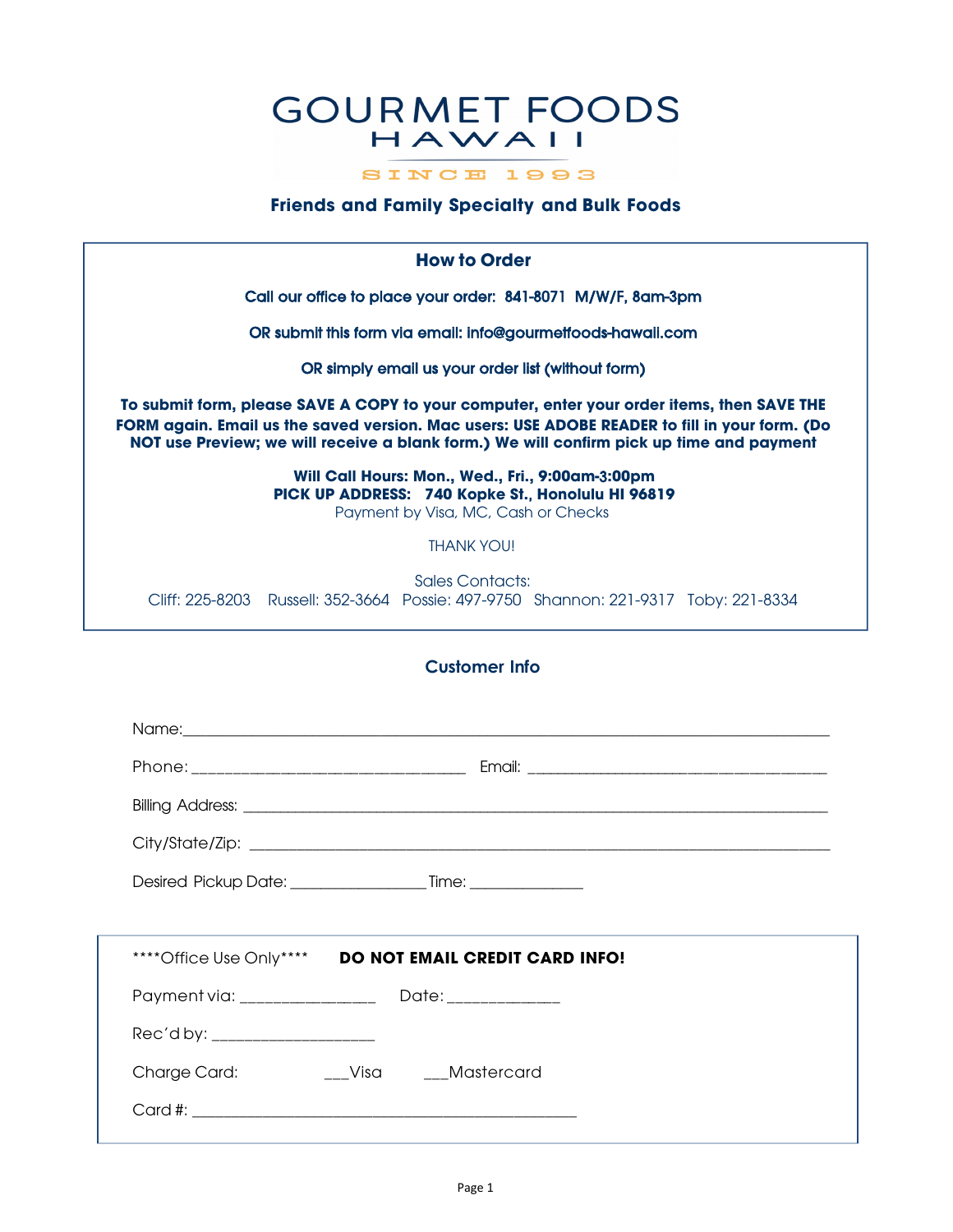| New items are highlighted                                                            | <b>Pack Size</b>   | Price                  | Qty | Total            |
|--------------------------------------------------------------------------------------|--------------------|------------------------|-----|------------------|
| <b>Featured Items</b>                                                                |                    |                        |     |                  |
| <b>End of Summer Grill Box (Two Sizes)</b>                                           |                    |                        |     |                  |
|                                                                                      |                    |                        |     |                  |
| <b>LARGE BOX</b>                                                                     |                    | \$88/box               |     | \$0.00           |
| 2Lady Farmers Pork Chop 1" bone-in (4 ea.) - LOCAL!                                  |                    |                        |     |                  |
| Kualoa Ground Beef - 2lb - LOCAL!                                                    |                    |                        |     |                  |
| Chicken Jalapeno Sausage 2oz - 3lbs                                                  |                    |                        |     |                  |
| Wild-Caught Shrimp on Skewers - 16pc                                                 |                    |                        |     |                  |
| Mushroom Burger Patties - 10pc                                                       |                    |                        |     |                  |
| <b>SMALL BOX</b>                                                                     |                    | \$65/box               |     | \$0.00           |
| 2Lady Farmers Pork Chop 1" bone-in (2 ea.) - LOCAL!                                  |                    |                        |     |                  |
| Kualoa Ground Beef - 1lb - LOCAL!                                                    |                    |                        |     |                  |
| Chicken Jalapeno Sausage 2oz - 3lbs                                                  |                    |                        |     |                  |
| Wild-Caught Shrimp on Skewers - 16pc                                                 |                    |                        |     |                  |
| Mushroom Burger Patties - 5pc                                                        |                    |                        |     |                  |
| <b>Paella Kit</b>                                                                    |                    | \$45/kit               |     | \$0.00           |
|                                                                                      |                    |                        |     |                  |
|                                                                                      |                    |                        |     |                  |
| Includes: Paella Rice - 1 kg, Seafood Paella Base, Sofrito, Saffron, Smoked Pimenton |                    |                        |     |                  |
|                                                                                      |                    |                        |     |                  |
| <b>Pizza at Home</b><br>Flatbread 6"x11" (parbaked)                                  | 5pc                |                        |     |                  |
|                                                                                      |                    | $$12.50/b$ ag          |     | \$0.00           |
| Sliced Proscuitto (Domestic) - FROZEN                                                | 1lb                | \$11.91/lb             |     | \$0.00           |
| Proscuitto Italiano. Sliced (Product of Italy) - FROZEN                              | 1lb<br>10lbs       | \$19.96/lb<br>\$5.85lb |     | \$0.00           |
| Hobb's Italian Sausage, Bulk Frozen                                                  | 6/28oz             | \$27.90/cs             |     | \$0.00<br>\$0.00 |
| San Marzano Tomatoes, whole peeled<br>White Truffle Oil 1.8oz                        | 1.8 <sub>OZ</sub>  | \$9.95ea               |     | \$0.00           |
| White Truffle Porcini Thrills                                                        | 13oz               | \$21.50ea              |     | \$0.00           |
| <b>Truffle Slicer</b>                                                                | 1 each             | \$28.00 each           |     | \$0.00           |
| Parmesan Reggiano                                                                    | 12oz avg.          | \$17.00/lb             |     | to be confirmed  |
|                                                                                      |                    |                        |     |                  |
| <b>Featured Frozen Foods</b>                                                         |                    |                        |     |                  |
| Beef Bolognese Lasagna Pan 10-12 servings                                            | 7lb                | \$56.80ea              |     | \$0.00           |
| Spinach & Cheese Lasagna Pan 10-12 servings                                          | $\overline{7}$ lb  | \$53.80ea              |     | \$0.00           |
| Mushroom Freekeh Loaf 6.5oz Vegetarian                                               | $\overline{3}$ pc  | \$12.40/box            |     | \$0.00           |
| Mushroom Burger - Vegetarian 3.5oz                                                   | $\overline{10}$ pc | $$17.50/b$ ag          |     | \$0.00           |
| Samosas                                                                              | 30pc               | \$28.50/pkg            |     | \$0.00           |
| Spanakopita                                                                          | 30pc               | $\sqrt{28.50}$ /pkg    |     | \$0.00           |
| Vegetable Potstickers                                                                | 40pc               | \$42.60/pkg            |     | \$0.00           |
| Maryland Crab Cake .75oz                                                             | 60pc               | \$58.20/pkg            |     | \$0.00           |
| Flame-Broiled Chicken Breast, frozen pre-cooked 4oz                                  | 15pc               | \$24.90/bag            |     | \$0.00           |
| Potatoes au Gratin                                                                   | $6pc$ / $bx$       | $$15.00$ /bx           |     | \$0.00           |
| Edamame Hummus - enough to split with your friends                                   | $5$ lbs            | \$16.50/bag            |     | \$0.00           |
|                                                                                      |                    |                        |     |                  |
| <b>Breakfast and Brunch</b>                                                          |                    |                        |     |                  |
| Raspberry Filled Crepes (heat & serve)                                               | 30pc               | \$48.10/cs             |     | \$0.00           |
| Individual Gruyere and Egg Tarts 3.5oz                                               | 9pc                | \$23.85/cs             |     | \$0.00           |
| Breakfast Burrito (Egg & Pepper Jack Cheese in Whole Wheat Tortilla)                 | 6pc                | \$18.00/bag            |     | \$0.00           |
|                                                                                      |                    |                        |     |                  |
|                                                                                      |                    |                        |     |                  |
| <b>Cocktail Syrups and Mixes</b>                                                     |                    |                        |     |                  |
| Vanilla Old Fashioned Cocktail Kit                                                   |                    | \$55.90/kit            |     | \$0.00           |
| Kauai Vanilla Bean Syrup 80z, Luxardo Cherries 140z, Angostura Bitters 6.80z         |                    |                        |     |                  |
| Kauai Vanilla Bean - LOCAL!                                                          | 8oz                | \$16.99ea              |     | \$0.00           |
| Lychee - LOCAL!                                                                      | 8oz                | \$16.99ea              |     | \$0.00           |
| POG Cocktail Syrup - LOCAL!                                                          | 8oz                | \$16.99ea              |     | \$0.00           |
| Mojito Cocktail Mix (Frozen)                                                         | 1kg                | \$14.95ea              |     | \$0.00           |
| Raspberry, Cranberry, Hibiscus Cocktail Mix (Frozen)                                 | 1kg                | \$14.95ea              |     | \$0.00           |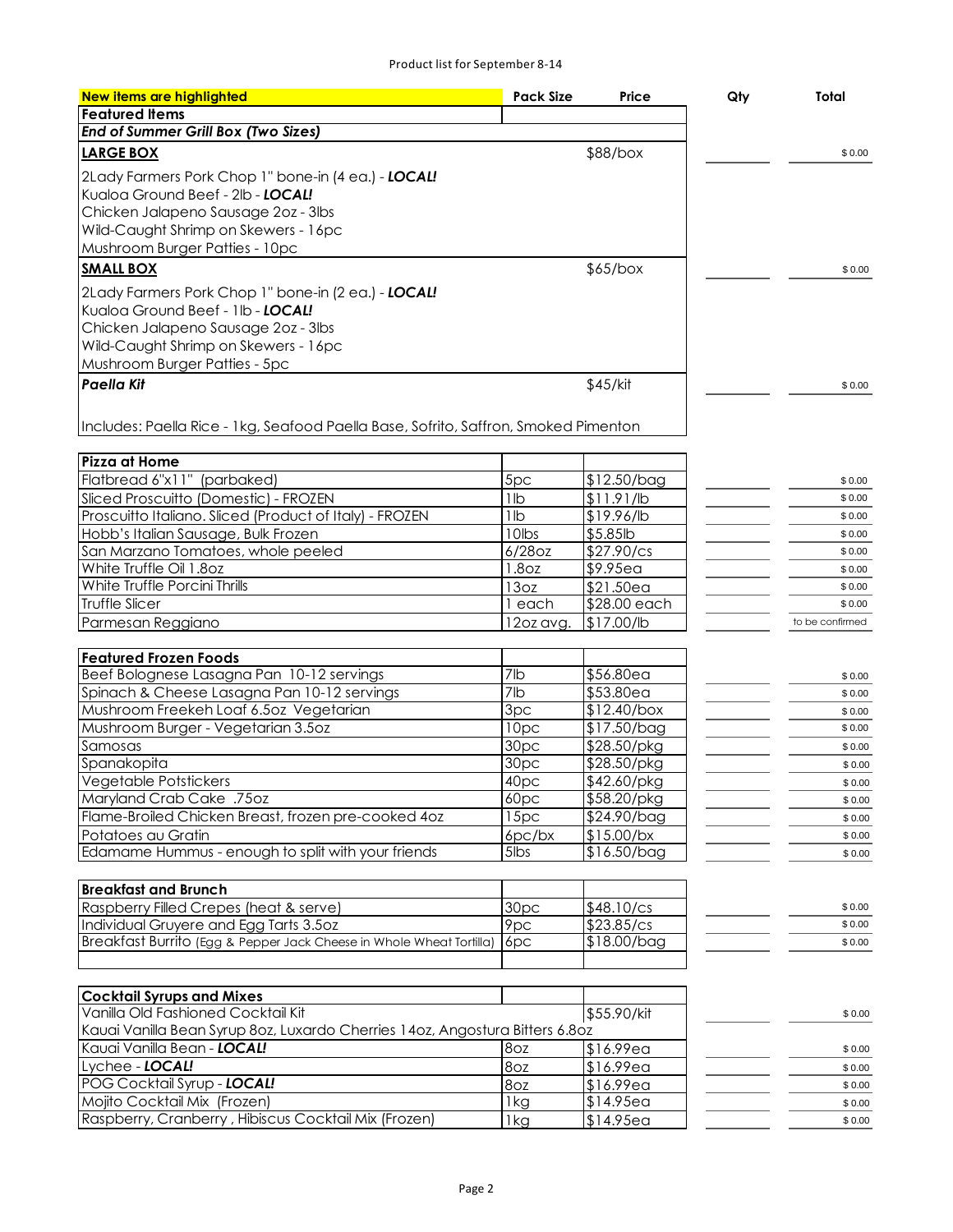## Product list for September 8-14

| New items are highlighted                                     | <b>Pack Size</b>       | Price                   | Qty | Total           |
|---------------------------------------------------------------|------------------------|-------------------------|-----|-----------------|
| Ravioli (Frozen) Cooks in 4 minutes                           |                        |                         |     |                 |
| Cheese Ravioli                                                | 3lbs                   | $$17.90/b$ ag           |     | \$0.00          |
| Vegetable Ravioli, Vegan & Gluten Free                        | 3lbs                   | $$32.60/b$ ag           |     | \$0.00          |
| <b>Beef Short Rib Tortellachi</b>                             | $3$ lbs                | \$34.40/bag             |     | \$0.00          |
| Portobello Mushroom Ravioli                                   | 3lbs                   | \$23.55/bag             |     | \$0.00          |
| Gnocchi (Saute only, do not boil)                             | $3$ lbs                | \$22.10/bag             |     | \$0.00          |
| <b>Butternut Squash Ravioli</b>                               | 3lbs                   | $$25.65/b$ ag           |     | \$0.00          |
| Lobster Ravioli                                               | 3lbs                   | $$60.52/b$ ag           |     | \$0.00          |
|                                                               |                        |                         |     |                 |
| Meat                                                          |                        |                         |     |                 |
| Kualoa Ranch Grass Fed Ground Beef 80/20 - LOCAL!             | 1lb                    | \$7.00/lb               |     | \$0.00          |
| <b>Diced Pancetta</b>                                         | $2$ lbs                | \$17.50bag              |     | \$0.00          |
| Bacon Bits, cooked, all natural                               | 5lb                    | \$28.75/bag             |     | \$0.00          |
| Duck Breast, Moulard                                          | 10-12oz ea \$16.00/lb  |                         |     | to be confirmed |
| Pre Sous Vide Duck Breast                                     | 5-7ozea                | \$17.00/lb              |     | to be confirmed |
| Smoked Duck Breast 8oz pc                                     | 8oz                    | $\sqrt{17.90}$ /lb      |     | \$0.00          |
| Foie Gras "A" 1.75lb (Frozen) Hudson Valley                   | $1.75$ lb-2lb          | \$43,00lb               |     | to be confirmed |
| Foie Gras "B" 1.5lb (Frozen) Hudson Valley                    | 1.5lb-1.75lb \$38.00lb |                         |     | to be confirmed |
| Torchon of Foie Gras, Hudson Valley                           | 1 <sub>lb</sub>        | \$62.00ea               |     | \$0.00          |
|                                                               |                        |                         |     |                 |
| <b>Riscossa Pasta</b>                                         |                        |                         |     |                 |
| Penne Rigate                                                  | 20/1lb                 | \$35.75/cs              |     | \$0.00          |
|                                                               |                        |                         |     |                 |
| <b>Oils and Vinegar</b>                                       |                        |                         |     |                 |
| Bonini Balsamic Affair Collection - Vertical Balsamic Tasting | each                   | $$58.50$ ea             |     | \$0.00          |
| <b>Bonini Gustoso Traditional Balsamic 8yr</b>                | 250ml                  | \$41.60ea               |     | \$0.00          |
| Bonini Straveccio 25 year aged Balsamic                       | 100ml                  | \$85.60ea               |     | \$0.00          |
| Di Stefano EVOO-everyday basic extra virgin olive oil         | 1 gallon               | \$31.15ea               |     | \$0.00          |
| Olivar de la Luna Organic Extra Virgin Olive Oil              | 1 liter                | \$26.80ea               |     | \$0.00          |
| Harissa Extra Virgin Olive Oil                                | 8.4oz                  | \$21.00ea               |     | \$0.00          |
| Grapeseed Oil, Divina                                         | 5liter                 | \$27.00ea               |     | \$0.00          |
| Gran Gusto Sherry Vinegar, Spain                              | 25oz                   | \$10.50ea               |     | \$0.00          |
| Tarragon Vinegar, Vilux                                       | 25oz                   | $$18.00$ ea             |     | \$0.00          |
| Red Wine Vinegar, Vilux                                       | 25oz                   | \$12.00ea               |     | \$0.00          |
|                                                               |                        |                         |     |                 |
| <b>Stock your Pantry</b>                                      |                        |                         |     |                 |
| Mussels in Olive Oil, Matiz brand                             | 40z                    | \$9.95ea                |     | \$0.00          |
| Spicy Sardines, Matiz brand                                   | 4.2oz                  | $$5.25$ ea              |     | \$0.00          |
| Sardines in Olive Oil, Matiz brand                            | 4.2oz                  | $$4.25$ ea              |     | \$0.00          |
| Aneto Chicken Broth - Spain                                   | 33.8oz                 | \$8.95ea                |     | \$0.00          |
| Bonito in Oil (canned) - The tuna is back!!!                  | $\overline{2/4}$ oz    | $\overline{$}11.80$ pkg |     | \$0.00          |
| Bonito in Oil (glass jar)                                     | 6.5oz                  | $$12.80e$ a             |     | \$0.00          |
| Aji Limo Cooking Sauce                                        | 80z                    | $$10.95$ ea             |     | \$0.00          |
| Aji Panca Chili Cooking Sauce                                 | 80z                    | \$10.95ea               |     | \$0.00          |
| Aji Amarillo Paste                                            | 8oz                    | \$8.95ea                |     | \$0.00          |
| Parmesan Reggiano                                             | 12oz avg.              | \$17.00/lb              |     | to be confirmed |
| San Marzano Tomatoes, whole peeled                            | $6/28$ OZ              | \$27.90/cs              |     | \$0.00          |
| Crushed Tomatoes, California                                  | $6/28$ oz              | \$13.25/cs              |     | \$0.00          |
| Anchovies                                                     | 28oz                   | \$15.98/can             |     | \$0.00          |
| Chimichurri Sauce (Frozen)                                    | 8oz                    | \$3.50ea                |     | \$0.00          |
| Fior di Riso Arborio Rice (for Risotto)                       | 1kg                    | $$5.50/b$ ag            |     | \$0.00          |
| Paella Rice                                                   | 1kg                    | \$5.50ea                |     | \$0.00          |
| Urbani Black Truffle Butter (Frozen)                          | 1lb                    | \$26.00ea               |     |                 |
| Urbani White Truffle Salt                                     | 100g                   | \$32.10ea               |     | \$0.00          |
| Kalamata Olives, pitted                                       | 4.6lbs                 | \$21.20ea               |     | \$0.00          |
| Mustard Pommery, coarse stone ground, France                  | 8.8oz                  | \$9.65ea                |     | \$0.00          |
| Red Thai Curry Powder                                         | 8oz                    | $\overline{\$12.95e}$ a |     | \$0.00          |
|                                                               | 1lb                    |                         |     | \$0.00          |
| Beurremont Butter, 83% Cultured Butter                        |                        | \$5.75ea                |     | \$0.00          |